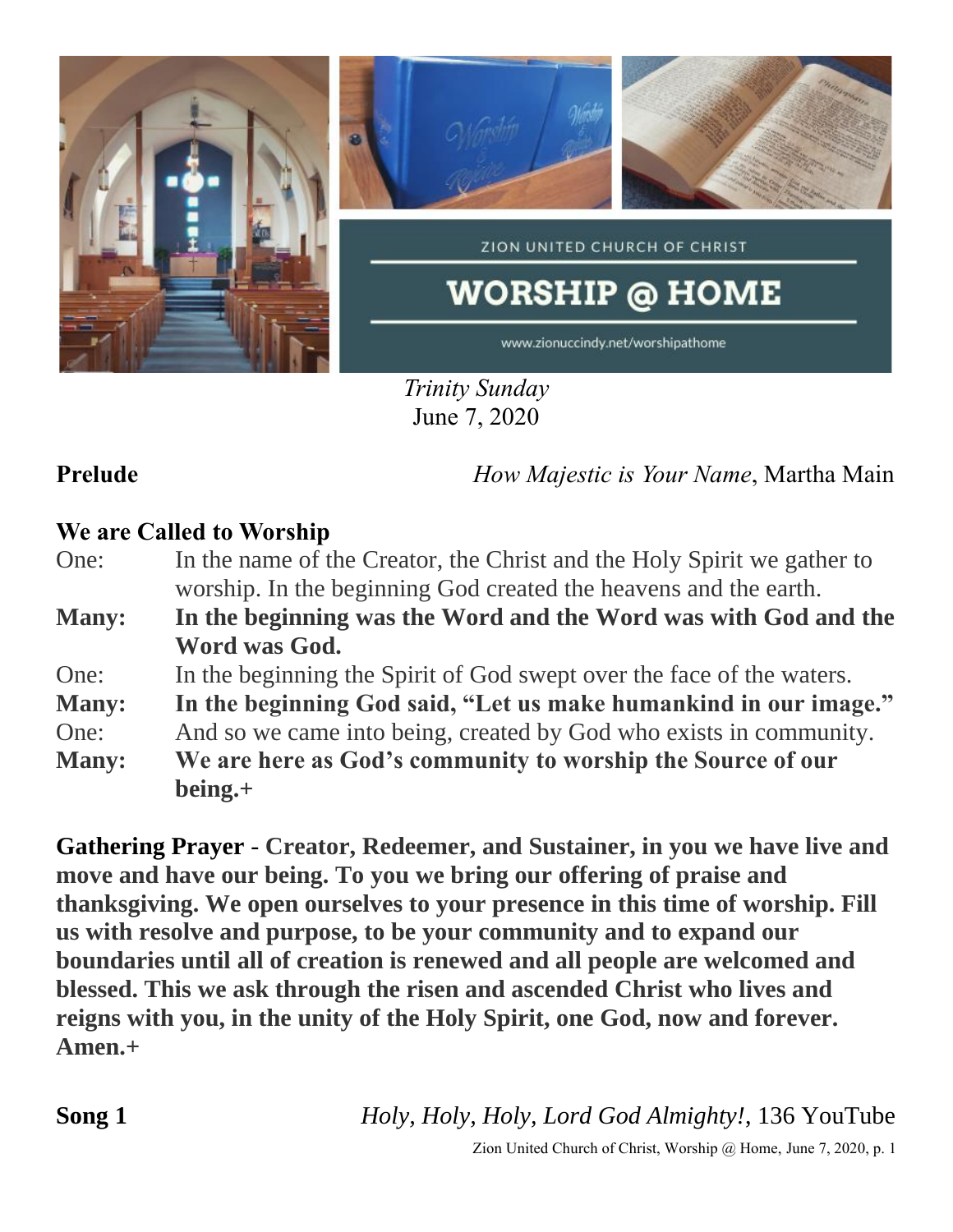Zion United Church of Christ, Worship @ Home, June 7, 2020, p. 2

# **Sharing Our Joys and Concerns**

**A Time of Prayer**

*You are welcome to send prayer requests to Pastor Sarah. Spend a few moments connecting with God and lifting up your prayers.*

**The Lord's Prayer** (unison)

Our Father, who art in heaven, hallowed be thy name, thy kingdom come, thy will be done, on earth as it is in heaven. Give us this day our daily bread. And forgive us our debts, as we forgive our debtors. And lead us not into temptation, but deliver us from evil. For thine is the kingdom, and the power, and the glory, forever. Amen.

### **Special Music** *His Name is Wonderful*, Martha Main

## **We Hear God's Word** Genesis 1:26-2:4a (CEB)

<sup>26</sup> Then God said, "Let us make humanity in our image to resemble us so that they may take charge of the fish of the sea, the birds in the sky, the livestock, all the earth, and all the crawling things on earth."

<sup>27</sup> God created humanity in God's own image,

in the divine image God created them,

male and female God created them.

<sup>28</sup> God blessed them and said to them, "Be fertile and multiply; fill the earth and master it. Take charge of the fish of the sea, the birds in the sky, and everything crawling on the ground." <sup>29</sup> Then God said, "I now give to you all the plants on the earth that yield seeds and all the trees whose fruit produces its seeds within it. These will be your food.  $30$  To all wildlife, to all the birds in the sky, and to everything crawling on the ground—to everything that breathes—I give all the green grasses for food." And that's what happened.  $31$  God saw everything he had made: it was supremely good.

There was evening and there was morning: the sixth day.

2 The heavens and the earth and all who live in them were completed.  $2$  On the sixth day God completed all the work that he had done, and on the seventh day God rested from all the work that he had done.<sup>3</sup> God blessed the seventh day and made it holy, because on it God rested from all the work of creation. <sup>4</sup> This is the account of the heavens and the earth when they were created.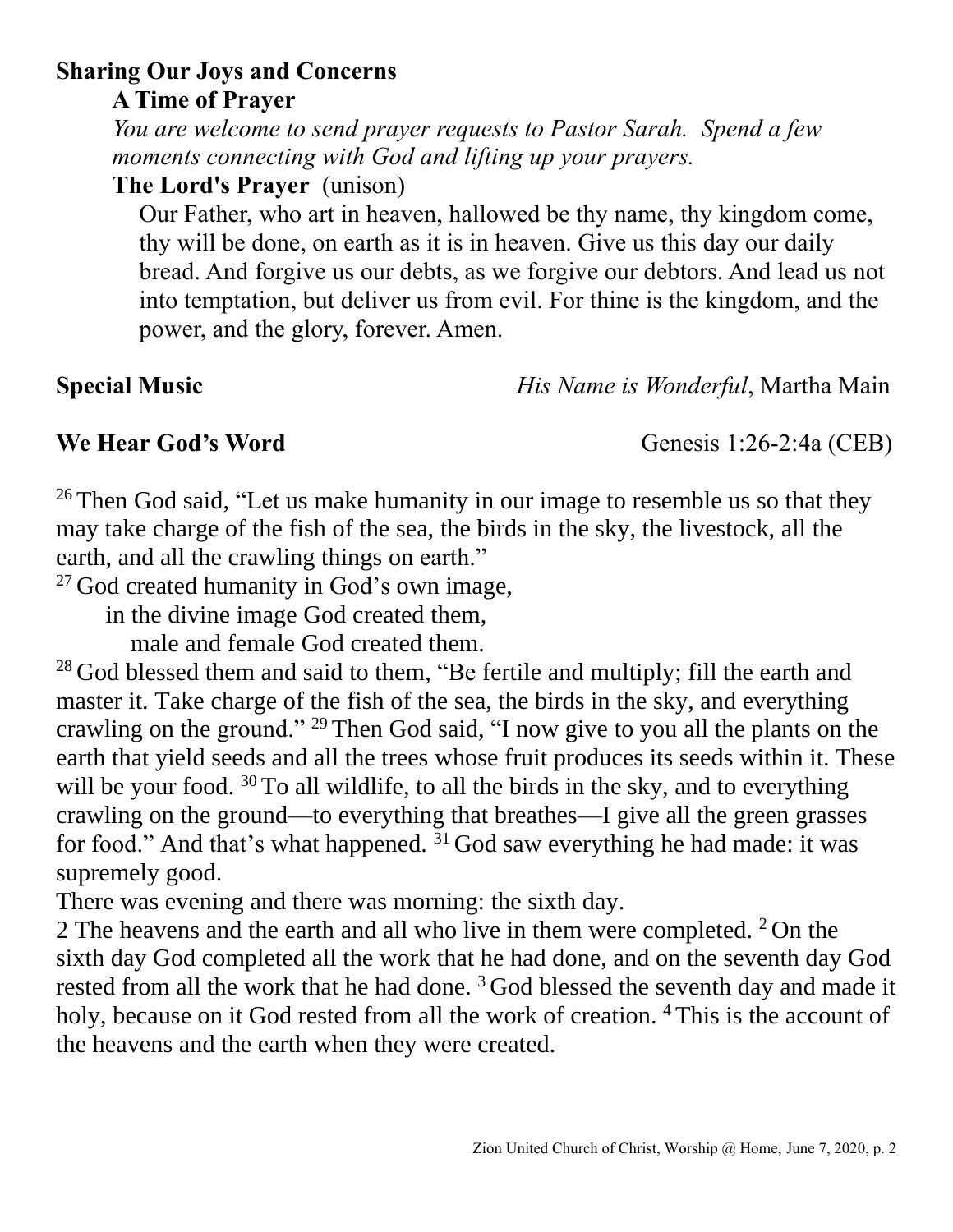# **We Respond to God's Word with Our Giving Offertory**

Friends, we may not be together in person today as we worship, but the ministry of our church goes on. During this time when we are apart, we are still in need financial support for our ministry.

You're invited to take out your checkbook in these moments. As you write out your offering, be prayerful with each letter and number. In times such as these, when money becomes tight and our economy in under strain, God invites us to be generous and give what we can. These are gifts we freely give, as we are able and as we are called.

We ask that you please mail in your offerings to our office.

Zion United Church of Christ 8916 E. Troy Ave. Indianapolis, IN 46239

You can now submit your offerings on our website through a secure PayPal donation button. Please know that PayPal receives a 2.2% processing fee and a \$0.30 transaction charge. You are able to set up reoccurring, monthly payments. Check it out on our website at www.zionuccindy.net/donate.

**\*The Doxology** (Please sing the version that is most meaningful to you)

*Version 1 Praise God from whom all blessings flow; Praise him all creatures here below; Praise him above, ye heavenly host: Praise Father, Son, and Holy Ghost. Amen.*

*Version 2 Praise God from whom all blessings flow; Praise God all creatures here below; Praise God for all that love has done; Creator, Christ, and Spirit One. Amen.*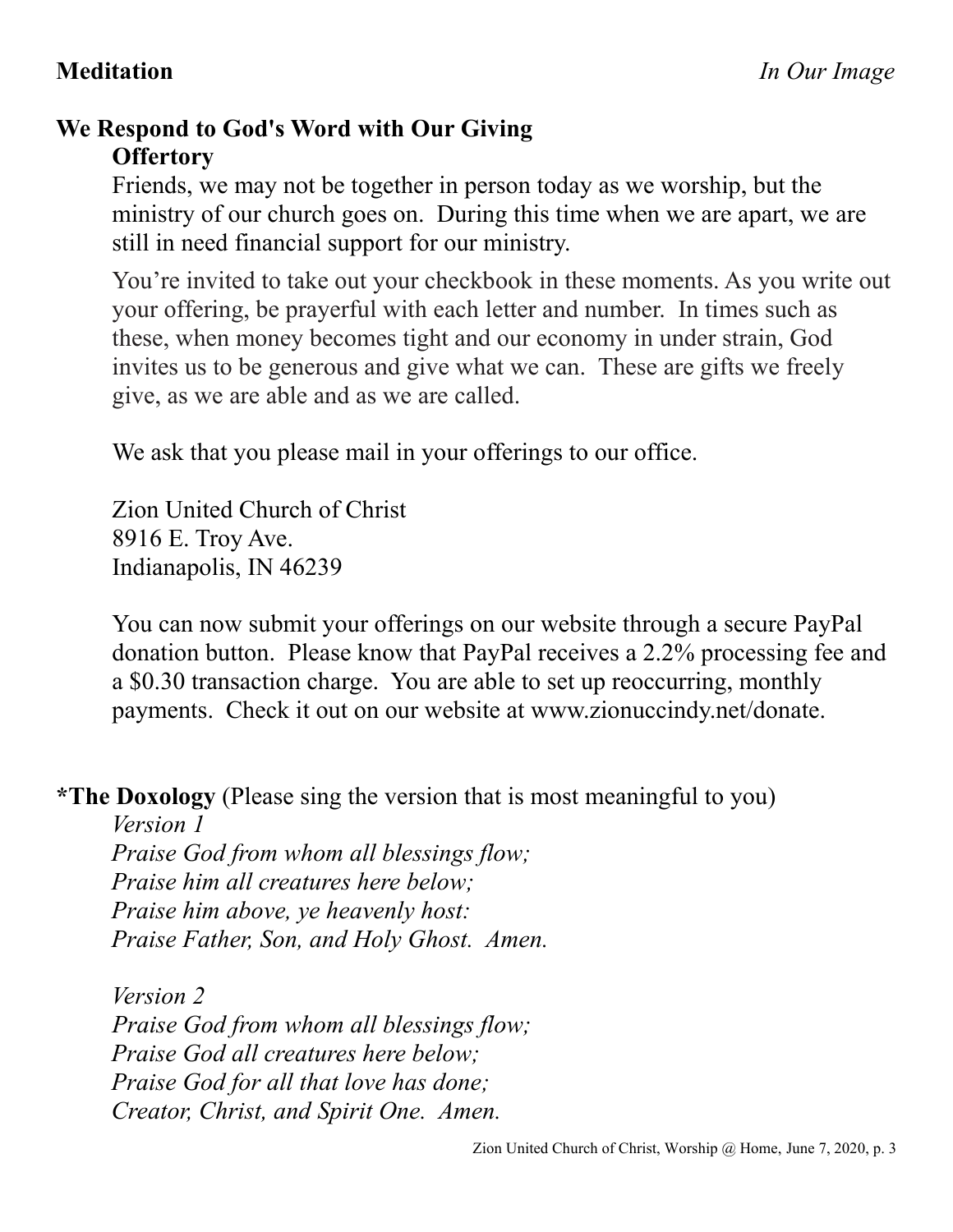**\*We Give Thanks** (unison) – **Receive these gifts, even our very lives for your service. Multiply them and our effort to meet the need. We are yours God, use us we pray, Amen.+**

### **We Gather at the Table**

**Song 2** *One Bread, One Body*, 689, YouTube



**Set Your Place at the Table**—Communion was first celebrated in the homes of those in the early church. Friends and family would gather together to pray, singing songs, and break bread. We carry on that tradition today. Whatever you have on hand to celebrate communion will work just fine, because this ancient ritual is not about what we use for this meal or where we partake of it. Instead, it is about the act of remembrance. So gather around the table, prepare your place, and remember that

Christ is in our midst.

**Our Invitation--** As grain that was scattered on the hillside was gathered together and made into one loaf, so too, we, scattered at tables in our own homes, are bound together around Christ's table and become one.

As grapes grown in the field are gathered together and pressed into wine, so too are we drawn together and pressed by our times to share a common lot and are transformed into Christ's self-giving love for all.

Praise to you Divine Creator. Thank you for the gift of life, the beauty of nature, your steadfast loving kindness.

Praise to you Divine Redeemer. Thank you for sharing our human existence, from birth through death to everlasting life you have shown us a way worth emulating, bringing healing and hope to those most in need.

Praise to you Divine Sustainer. Thank you for the vision to see beyond the immediate, a calm in the midst of storm, the strength to build an ever expanding community and the courage to bring about any change necessary within our lives.+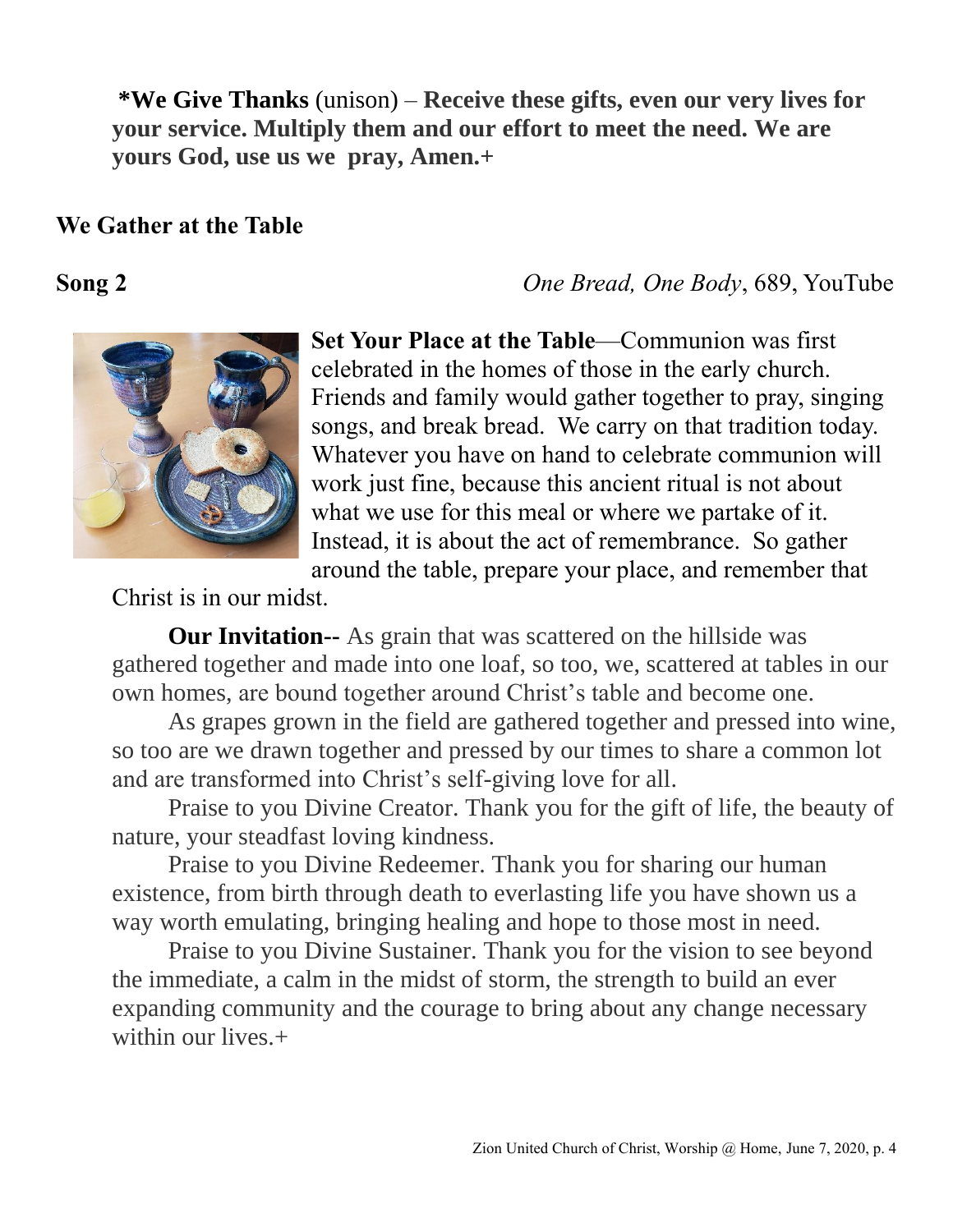**The Words of Institution**—On the night when Jesus was to be betrayed, he gathered with his friends in that upper room to celebrate the Passover meal, a meal of remembrance of the liberation of God's people from slavery in Egypt. After the meal was over, Jesus took the bread that was left, broke it, blessed it, and said, "Take and eat, this is my body broken for you." In the same way, he took the cup, the fruit of the vine, and pouring it out he said, "This is the cup of the new covenant, my blood shed for you and the forgiveness of sins. As often as you eat this bread and drink this cup, remember me." Today, we remember Christ's body broken for us and blood shed for us that we might know more fully of God's unending love. As we prepare to receive this holy meal, let us ready our hearts by confessing our sins to God. Together let us pray.  $+$ 

**Our Confession** (unison)— Holy God, we were created in your image, an image of mutuality and respect for one another; an image of a dance ever moving, ever in tune one with others; an image of community with shared blessing and mission. You have given us dominion over the work of your hands. You have charged us to be fruitful and multiply, to make disciples of all nations. Forgive us God; we have denied our purpose. We have abused the earth's resources for our own selfish gain and the consequences wreak havoc upon the fish of the sea, the birds of the air and every living thing that moves upon the earth. Forgive us God; we have defiled your image. We have regarded some of your children as "other" and therefore, beyond the reach of your love and care because their professed faith in you, or lack thereof, is different from our own. Forgive us God; for we have sinned.+

### *Silence for personal reflection and confession*

**Assurance of Grace—** God desires to see broken relationships restored and has heard our prayer. In the name of Jesus the Christ and in the power of the Holy Spirit, we are forgiven. Thanks be to God. Amen.+

**Blessing Our Meal**— Holy God, descend your Spirit upon these gifts of grain and grape that they might be for us the presence of the living Christ and pour out your Spirit upon us so that we might be taken, blessed, broken and distributed so that others might know the blessings of living in communion with you and one another. Through Christ, with Christ and in Christ, in the unity of the Holy Spirit, all glory and honor are yours Almighty God, now and forever. Amen**.**